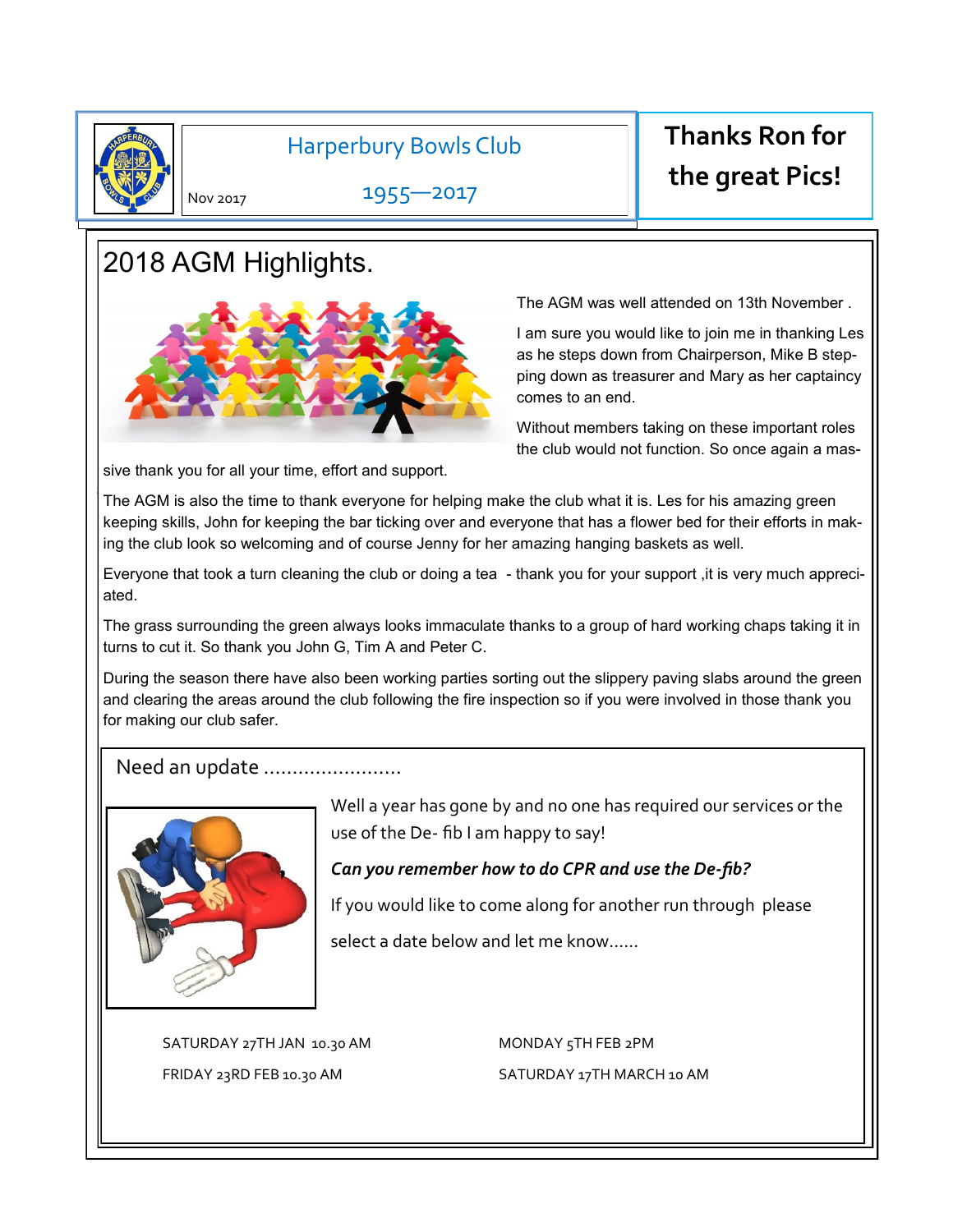### FROM THE COMMITTEE……………..

There were a few proposals at the AGM. Firstly Aaron proposed that for friendly games and when playing in district and county comps for the club that a white collared polo / shirt (Harperbury Bowls club rule 19) be worn with a Harperbury club badge. This was proposed, seconded and carried.

The next proposal was from Shirley B proposing that when playing the Holgate if it is a tied game after 18 ends the players should play an extra 2 ends so that a long and short jack are played. If there is still a tied game then a count back on ends won would be taken. This was proposed seconded and carried.

The next proposal was from Les proposing that the annual subscription be raised by £20 to £100 a year and that match fees be dropped. There followed a lengthy discussion. The members agreed that after Andy's update on the club remaining where we are and the new 25 year lease that will soon start to be negotiated and in view of the fact that we will soon be liable for all utility bills for the club it was suggested that before a raise in subs is put in place that the committee put a  $3 - 5$  year plan together as to how we will meet these new bills. The plan may well include a raise in the annual subscriptions to meet the additional bills. Les' proposal was not carried at this time.

Sue proposed a change in the constitution regarding the grievance pathway to bring us in line with Bowls England.

(*7) Conduct of Members & Complaints Procedure* 

*All members have the right to complain regarding a matter of grievance., complaint about other members or any matter of concern.* 

*A member can make an informal verbal complaint to a member of The Committee, this will then be brought before The Executive Committee at the next full Committee Meeting.*

*The Executive Committee shall determine the course of action to be taken with regards to verbal complaints.*

*If The Executive Committee decides that the verbal complaint should be dealt with in a formal manner, the complainer shall be asked to put their complaint in writing to The Honorary Secretary.*

*(7.i) The procedure for all formal complaints is as follows: The complaint is sent in writing to The Honorary Secretary de-*

#### *applicable.*

*All written complaints will be brought before the Executive Committee.*

*The Executive Committee shall determine the course of action to be taken with regards to the written complaint.*

*If the Executive Committee determines that a written complaint is considered worthy of disciplinary action, a Disciplinary Group will be established and the Disciplinary Group shall undertake an investigation and determine the appropriate action to be taken.*

*(7ii) Disciplinary action against members.*

*All disciplinary matters will be dealt with in accordance with Bowls England Regulation 9 (Misconduct)*

*Should any member be expelled, the former member shall not be entitled to have any part of the annual membership fee refunded and must return any property belonging to the Club.*

It was proposed that the club adopt this same process from Bowls England if there are any complaints/ grievances from members. This was carried*.* 

#### *COMMITTEE MEETNG—NOVEMBER*

After the committee meeting this month the Committee would like to let members know that in the cupboard by the bar is a wicker basket with some used bowls shoes in. If you would like to make a donation for a pair please have a look. We need space in the cupboard for club paperwork so need to make space.

The committee are aiming to give members badges to put in their car windscreens so that the security guys know that you are members.

At the start of the season when clubs visit there will need to be 'meet and greet' members out directing visiting teams to the car parks. When Sue and Dave have picked the teams they will approach members and see if you can arrive early to help out with this.

Please let me know if you have any booked holiday dates that need to be avoided with the tea and cleaning rotas.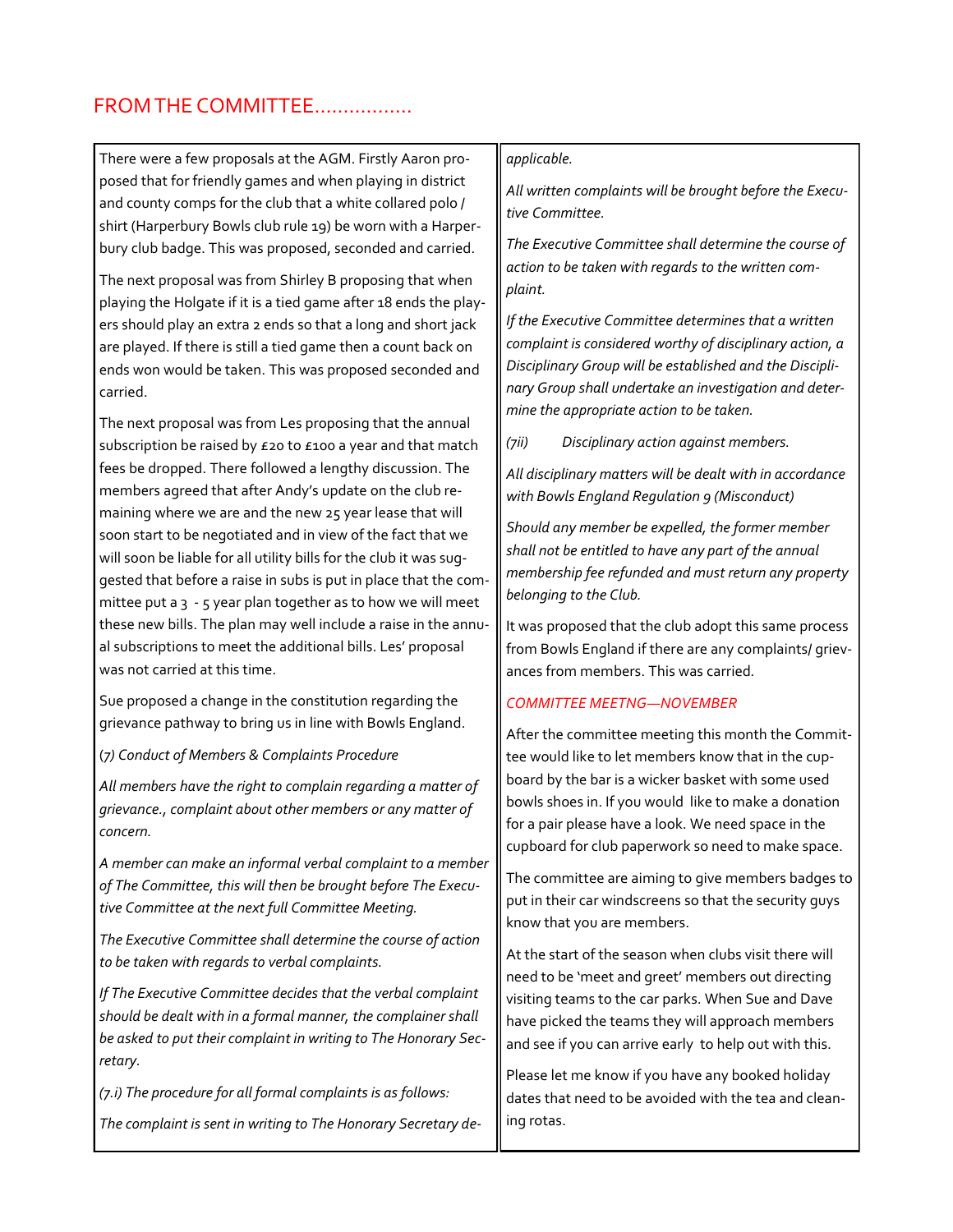# **Committee News**

## **Your Committee for 2018**

**Club President** - Sheila R

*Also welfare officer*

**Chairperson** - Gillian C (New)

**Treasurer** - Peter C (New)

*Also part of grass cutting crew & league night*

**Club Secretary** - Jan T

**Membership Secretary** - Deb T

*Also de-fib trainer and social Secretary*

**Competition Secretary** - Gillian C

**Asst Comp secretary** - Aaron L

**Fixtures Secretary** - Gillian C

**Club Captain/weekend Captain** - Sue A (New)

**Vice / Mid week captain** - Dave L (New) *also minor maintenance budget co ordinator*

**Ladies Captain** - Judy W

*Also assistant treasurer & cheque signature*

**Men County Rep & Green Keeper** - Les

*Also cheque signature & Green keeper*

**Ladies county Rep** - Sheila R

**Men District Rep** - Jim T

**Ladies District Rep** - Joyce T

**Health & Safety Officer**—Sue A

**Committee Members:**

Sue S, Ken K (new), Shirley B & Mary B

**Membership forms will go out at the beginning of March and Registration Eve is TUES 20th MARCH**.

## **Presentation Evening**

Sat 9th Dec

**Caledon Club**

6pm arrival

**Meal 6.30pm**

Followed by Presentation

## **Join Sheila for some Pary Dances through the years.**

**&**

**John for some Harperbury Bowls Club style** 

**entertainment**

**Followed by Raffle & then**



Live music and dancing with Peter.



Look out for details of jobs that need to be completed before the beginning of the season on 21st April.

**Warner's balance is due Mid January so if you can please bring to the Presentation night and give to Peter C we would be grateful.** 

**A post dated cheque to the 15th Jan is also acceptable .**